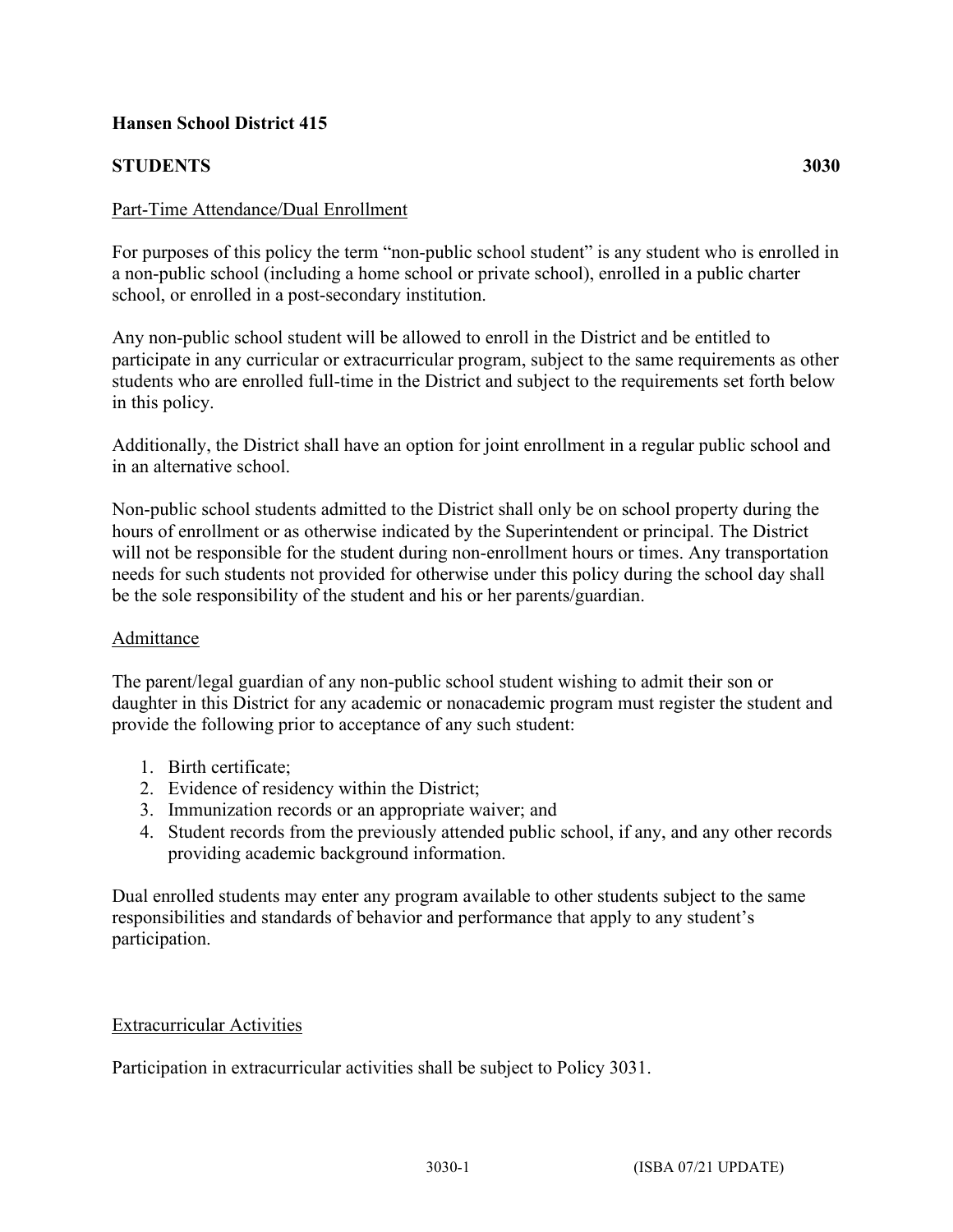# Average Daily Attendance

Students who are dual enrolled (i.e., enrolled on a part-time basis) shall be used in calculating the District's State fund, but only to the extent of the student's participation in District programs.

### Priority

Priority for enrollment, when school programs reach maximum capacities, will be given to students enrolled on a regular full-time basis. If a number of non-public school students request admission into the same class, they will be accepted on a first-come basis. In the event the class enrollment position of a non-public school student is needed for a regular full-time student during the course of the year, the full-time student will have priority for the position beginning with the semester after the need is identified.

### Transportation

All non-public school students will be eligible for District transportation services. A public charter school student or nonpublic student, upon admission to a school in this District, may ride a school bus on regularly scheduled routes, including activity bus routes, and use regularly established bus stops or stops which would require no deviation from the regularly established bus route. No alteration of routes will be made to specially accommodate a dual enrollment student. If a dual enrollment student attends only part time, the District may furnish transportation at the regularly scheduled time closest to the time period for which a student is enrolled (i.e., morning busing for a.m. classes or afternoon busing for p.m. classes). The District will not provide such transportation if there is no available space, if the furnishing of such transportation would cause a deviation or alteration of the regularly established bus routes or stops, or if the furnishing of such transportation would require the purchase of additional or substitute equipment.

#### Graduation

In order to graduate from this District, all non-public school students must meet the same grade and other graduation requirements as regular full-time students as outlined in Policy 2720, unless exceptions are made as described in 2710 High School Graduation Requirements—Specialty Diplomas.

#### Mixed Curriculum

If a public charter school student or nonpublic student wishes to attend activities or programs in a particular discipline, in a class or grade where the curriculum is merged or integrated, such request shall be made in writing particularizing the subject matter presentation which the student desires to attend (i.e., art instruction in a third grade class). The teacher and principal of that school shall, upon request, provide scheduling information to the dual enrollment student. It shall be the dual enrollment student's responsibility to contact the District and ascertain when such subject matter will be presented. Where certain subject matter is integrated into a mixed